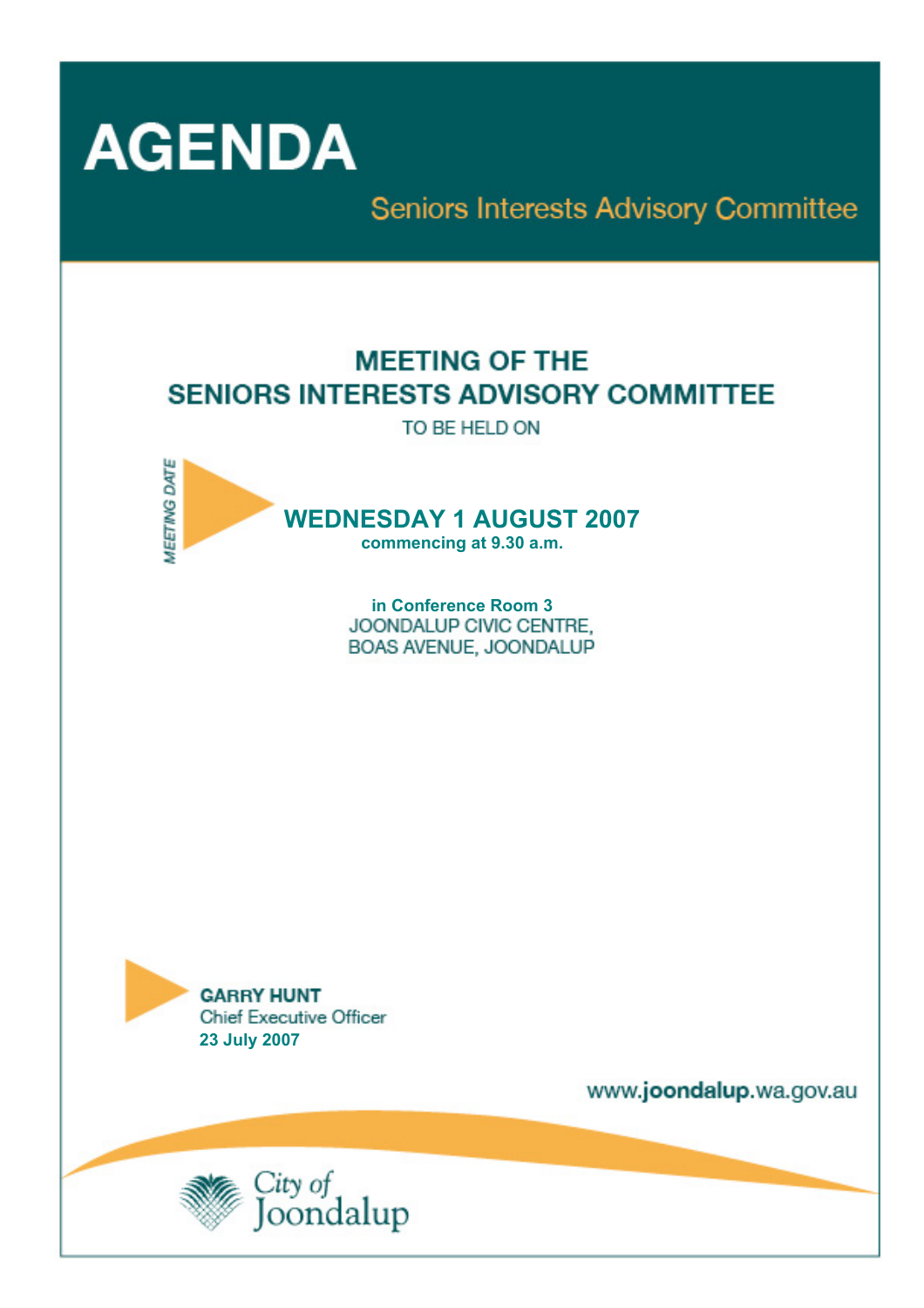# **CITY OF JOONDALUP**

Notice is hereby given that a meeting of the **SENIORS INTERESTS ADVISORY COMMITTEE** will be held in Conference Room 3, Joondalup Civic Centre, Boas Avenue, Joondalup on **Wednesday 1 August 2007** commencing at **9.30 a.m.** 

GARRY HUNT Chief Executive Officer  $\Box$  Joondalup Joondalup 23 July 2007 Western Australia

# **AGENDA**

# **Committee Members**

Cr Brian Corr **Presiding Person** Cr Richard Currie

Margaret March **Community Member** Joy Coleman **Community Member**<br>
Valerie Corev **Community Member** Community Member Patricia Geary **Community Member** Allyn Bryant Association of Independent Retirees Helen Attrill **Industry Representative** Kevan Rogerson **Industry Representative** Peter Boam **Industry Representative** Maria Bunn **Industry Representative** Lynda Waterman **Industry Representative** 

#### *Terms of Reference*

- ¾ *To oversee the strategic coordination of all seniors' issues across Council.*
- ¾ *To provide advice to Council to ensure that the concerns of seniors are adequately represented in the City's planning processes and the strategic directions being developed for older people across the City.*

# **DECLARATION OF OPENING**

**APOLOGIES/LEAVE OF ABSENCE** 

**CONFIRMATION OF MINUTES**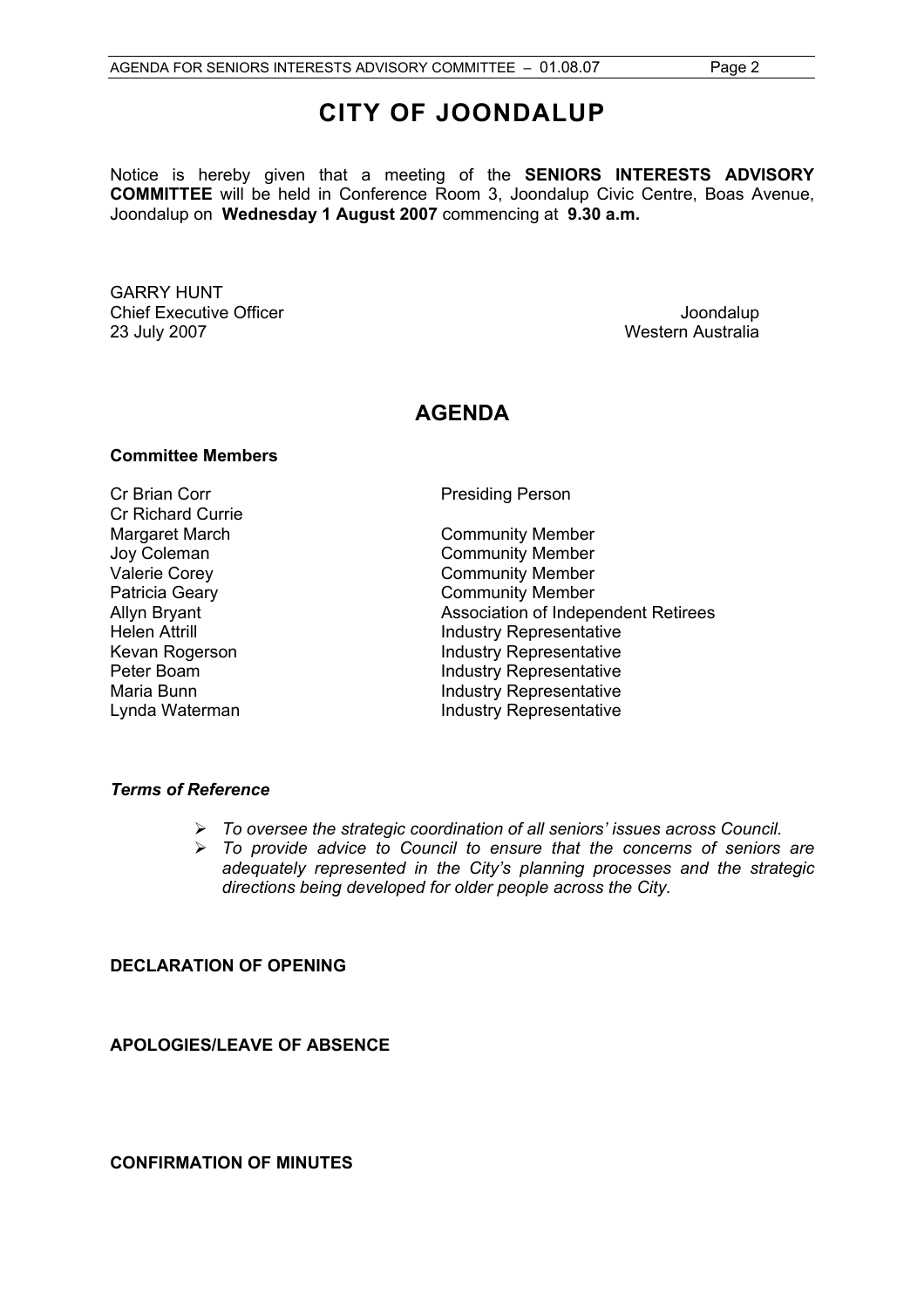MINUTES OF THE SENIORS INTERESTS ADVISORY COMMITTEE HELD ON 6 JUNE 2007

### **RECOMMENDATION**

**That the minutes of the meeting of the Seniors Interests Advisory Committee held on 6 June 2007 be confirmed as a true and correct record.** 

**ANNOUNCEMENTS BY THE PRESIDING PERSON WITHOUT DISCUSSION** 

**DECLARATIONS OF INTEREST** 

**IDENTIFICATION OF MATTERS FOR WHICH THE MEETING MAY SIT BEHIND CLOSED DOORS** 

**PETITIONS AND DEPUTATIONS** 

#### **REPORTS**

| Item 1            | "SENIORS: THE ART OF AGEING" UPDATE                            | Page 4  |
|-------------------|----------------------------------------------------------------|---------|
| Item 2            | <b>SOCIAL ISOLATION AND AGEING</b>                             | Page 9  |
| Item <sub>3</sub> | <b>PRESENTATION –</b><br>LIVING LONGER LIVING STRONGER PROGRAM | Page 15 |
| ltem 4            | <b>PRESENTATION – "WELL ELDERLY" PROGRAM</b>                   | Page 16 |
|                   | <b>MOTIONS OF WHICH PREVIOUS NOTICE HAS BEEN GIVEN</b>         |         |

**REQUESTS FOR REPORTS FOR FUTURE CONSIDERATION** 

**CLOSURE**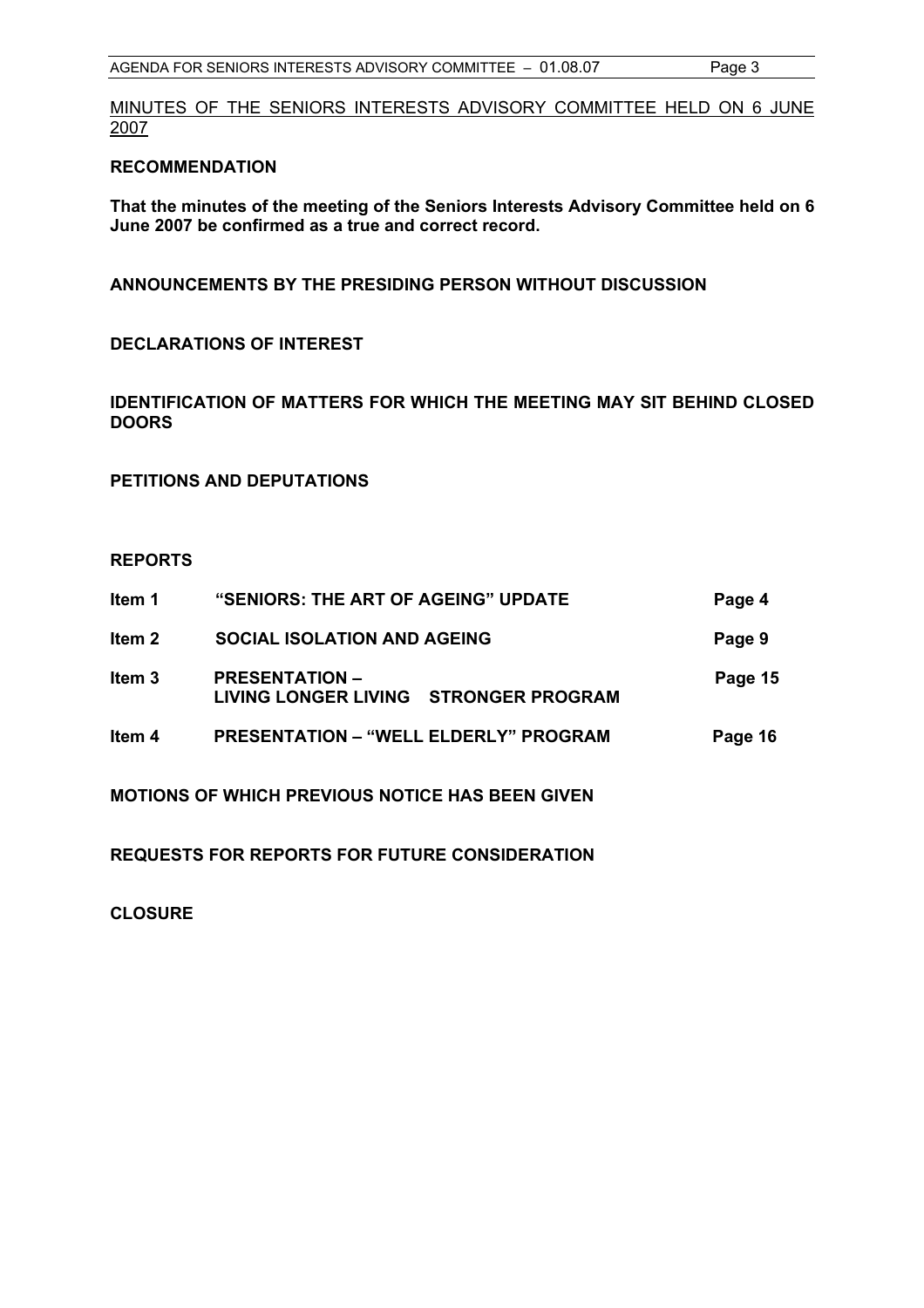# **ITEM 1 "SENIORS: THE ART OF AGEING" UPDATE**

**WARD:** All

**RESPONSIBLE** Mr Clayton Higham **DIRECTOR:** Planning and Community Development

# **PURPOSE**

To update the Seniors Interests Advisory Committee (SIAC) regarding the "Seniors: The Art of Ageing" event.

#### **EXECUTIVE SUMMARY**

This report provides the SIAC with an update on "Seniors: The Art of Ageing".

*It is recommended that the Seniors Interests Advisory Committee NOTES the update on the "Seniors: The Art of Ageing" event to be hosted 9 to 14 September 2007.* 

#### **BACKGROUND**

In 2004 the inaugural seniors event The "Live Life Festival: A Regional Event for Seniors" was held by the City. This event took place between 15 – 20 November 2004.

"Living Now: A Seminar for Seniors" was the second annual seniors event, held in a single venue on one day, 30 June 2005.

The third annual seniors event "Seniors: This is Your Life" was held during the week 11-15 September 2006.Members of the SIAC Committee were involved in the organising committee for this event.

The fourth annual seniors event "Seniors: The Art of Ageing" is to be held during the week 9- 14 September 2007. Members of the SIAC Committee are involved in the organising committee.

### **DETAILS**

The 2007 event will continue to promote the principles of positive active ageing.

The focus is to be on forming collaborative relationships, promoting existing City programs as well as involving external stakeholders.

The 'Seniors: The Art of Ageing" event will be based at two central locations, Craigie Leisure Centre (CLC) and the City of Joondalup Library.

The event will be launched on Sunday 9 September at CLC and entertainment/activities will be provided at CLC throughout the week. An Expo is to take place on Thursday 13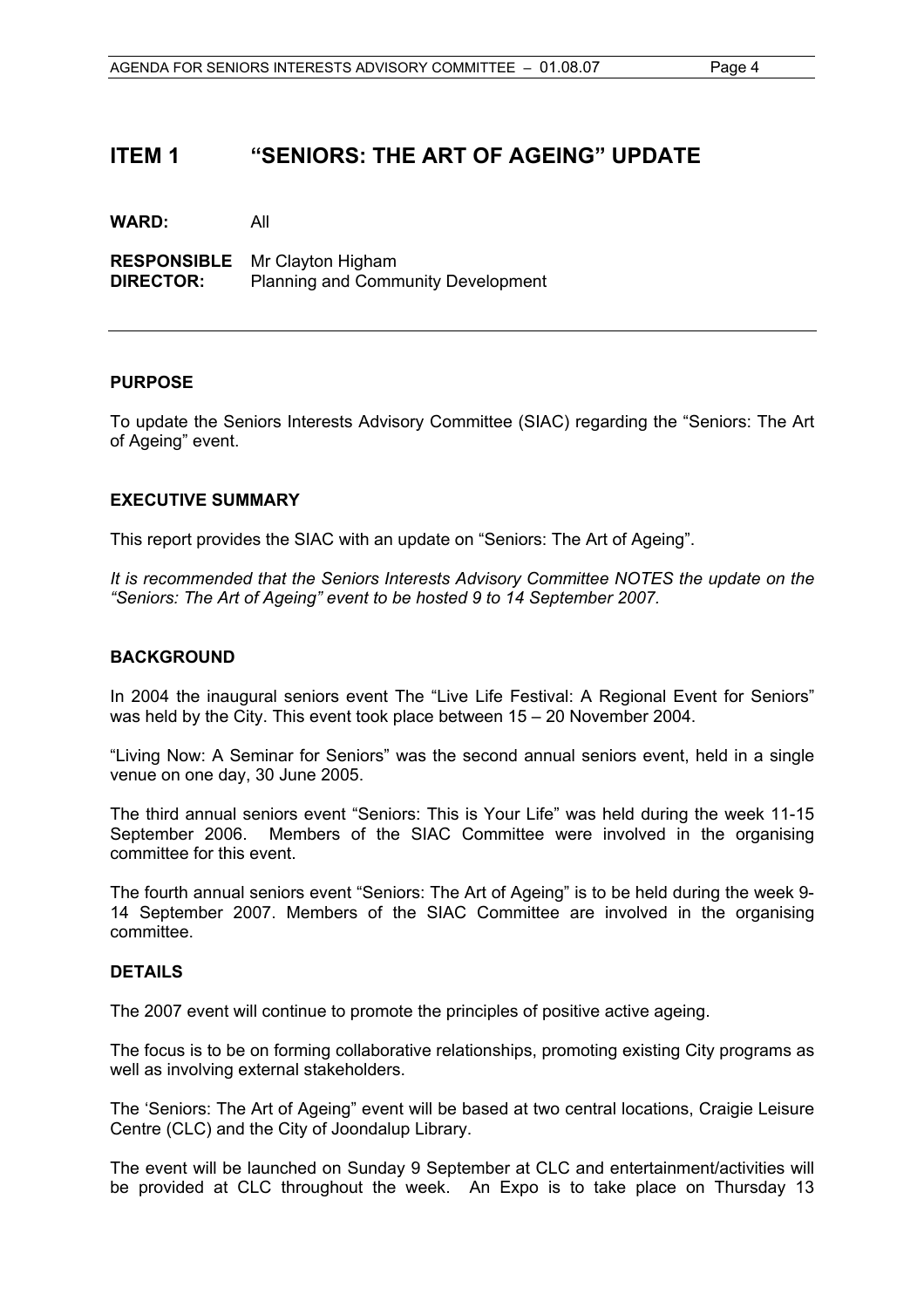September (CLC), providing an opportunity to involve external stakeholders and offer seniors information about programs and services available in the community.

Community based activities planned for the week include: Joondalup Police Academy tours, blend(er) gallery - showing of art work by seniors and art workshop; and Centrelink seminars on various financial issues facing seniors.

Various seniors groups have also been invited to participate in open days with St Marks School and the Italian Women's Choir expressing an interest to date in participating. A formal confirmation of participation is yet to be finalised.

The proposed working timeline for the Event is laid out below:

| <b>ACTIVITY</b>                                                                                      | <b>DETAIL</b>                                                                                                      | <b>TIMELINE</b>         |
|------------------------------------------------------------------------------------------------------|--------------------------------------------------------------------------------------------------------------------|-------------------------|
| Identify SIAC working group                                                                          | Community Development<br>Officer (CDO) to contact<br><b>SIAC</b> members                                           | Completed               |
| <b>Budget for event</b>                                                                              | Proposed 2007 event<br>budget adopted in City's<br>usual<br>budgetary process                                      | As appropriate          |
| SIAC working group to hold first<br>meeting                                                          | Group to meet and begin<br>planning for event                                                                      | Completed               |
| SIAC working group to meet<br>regularly                                                              | Group to meet fortnightly<br>from initial meeting to plan<br>and develop event activities<br>& program             | March<br>September 2007 |
| Identify & contact key internal   i.e. Marketing, Libraries,<br>stakeholders                         | Leisure Centre, Recreation,<br>Culture & Art                                                                       | Completed               |
| Identify & contact key external<br>stakeholders & partners                                           | i.e. blend(er) gallery,<br>seniors groups, West Coast<br>TAFE, Police Academy,<br>peak govt & non govt<br>agencies | Completed               |
| Collaborate with internal<br>&<br>stakeholders<br>external<br>to<br>develop new activities for event | Continue to plan, develop<br>negotiate practical<br>and<br>arrangements and issues                                 | Ongoing                 |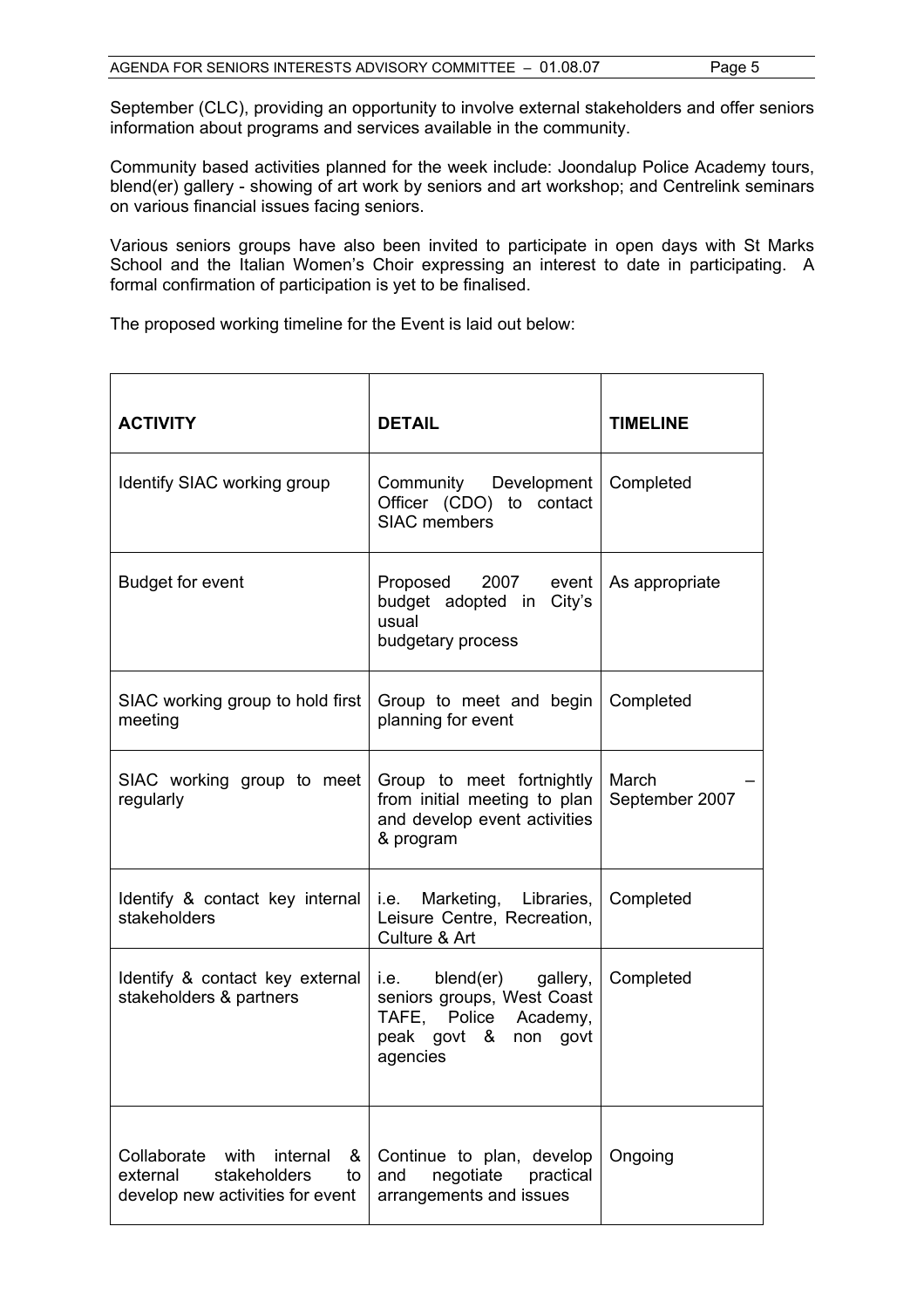| Collaborate with internal<br>&<br><b>stakeholders</b><br>&<br>external<br>partners to showcase existing<br>activities or events | Event to be held for 1 or 2<br>weeks between:<br>$10 - 28$ September<br>$15 - 26$ October | Event date:<br>9 September $-14$<br>September 2007 |
|---------------------------------------------------------------------------------------------------------------------------------|-------------------------------------------------------------------------------------------|----------------------------------------------------|
| Deliver an event to run over<br>one or two weeks.                                                                               | Event to be held for 1 or 2<br>weeks between:<br>$10 - 28$ September<br>$15 - 26$ October | Event date:<br>9 September $-14$<br>September 2007 |
| Report to SIAC                                                                                                                  | Provide regular feedback to<br><b>SIAC</b><br>Consult with SIAC<br>as<br>appropriate      | Ongoing                                            |

# **Link to Strategic Plan:**

The seniors' event is directly linked to the following key focus areas of the City's Strategic Plan.

Community Wellbeing

#### Outcome:

The City of Joondalup is recognised as a community that values and facilitates Lifelong Learning.

#### Objective 1.1:

To develop, provide and promote a diverse range of lifelong learning opportunities.

### Outcome:

The City of Joondalup provides social opportunities that meet community needs.

# Objective 1.3:

To continue to provide services that meet changing needs of a diverse and growing community.

#### **Strategy 1.3.1:**

Provide leisure and recreational activities aligned to community expectations, incorporating innovative opportunities for today's environment.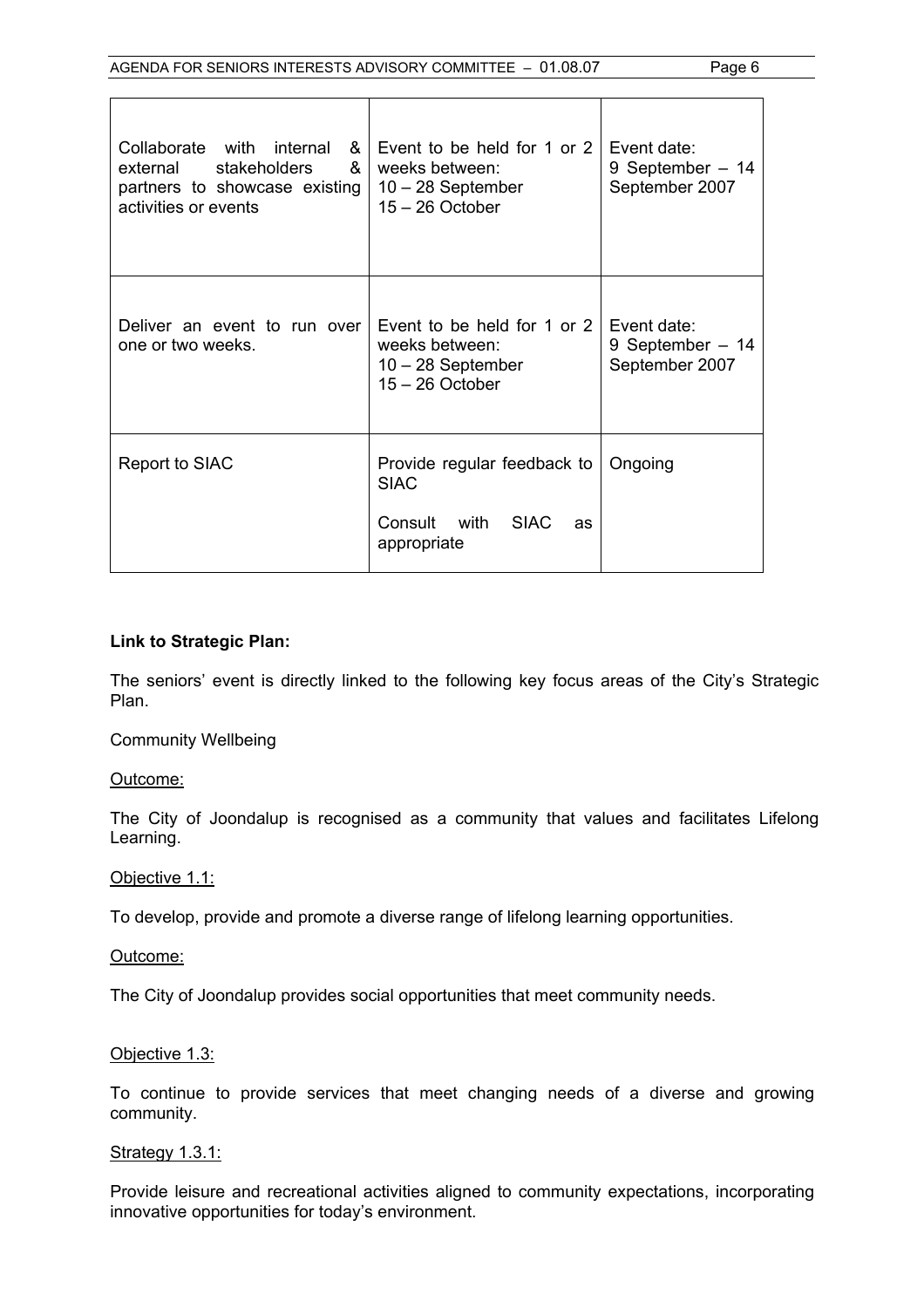# Strategy 1.3.2:

Provide quality of life opportunities for all community members.

# **Legislation – Statutory Provisions:**

Not Applicable.

# **Financial/Budget Implications:**

\$5,000 was allocated in the 2006/2007 budget to enable the City to host a seniors event.

With the adoption of the budget on 3 July 2007, \$7,600 has been allocated in the 2007/08 budget for the seniors event.

# **Regional Significance:**

It is probable that many of the event's issues and topics will be relevant for many seniors throughout the region, the metropolitan area and the state.

#### **Sustainability implications:**

The participation of seniors, via the working group, in the planning, and delivery of a seniors event in their community is fundamental to the development of a healthy, equitable, active, engaged and connected community.

#### **COMMENT**

The proposed event timeline, noted by SIAC Wednesday 4 April 2007, has been adhered to. The planning and development required to deliver the 2007 seniors' event is on target to deliver an exceptional program.

The working group is cognisant of budget limitations and is including activities that attract either low or no cost in order to host an event that balances quality with value for money.

#### **ATTACHMENTS**

Nil.

#### **VOTING REQUIREMENTS**

Simple Majority.

#### **RECOMMENDATION**

**That the Seniors Interests Advisory Committee NOTES the update on the "Seniors: The Art of Ageing" event to be hosted 9 to 14 September 2007.**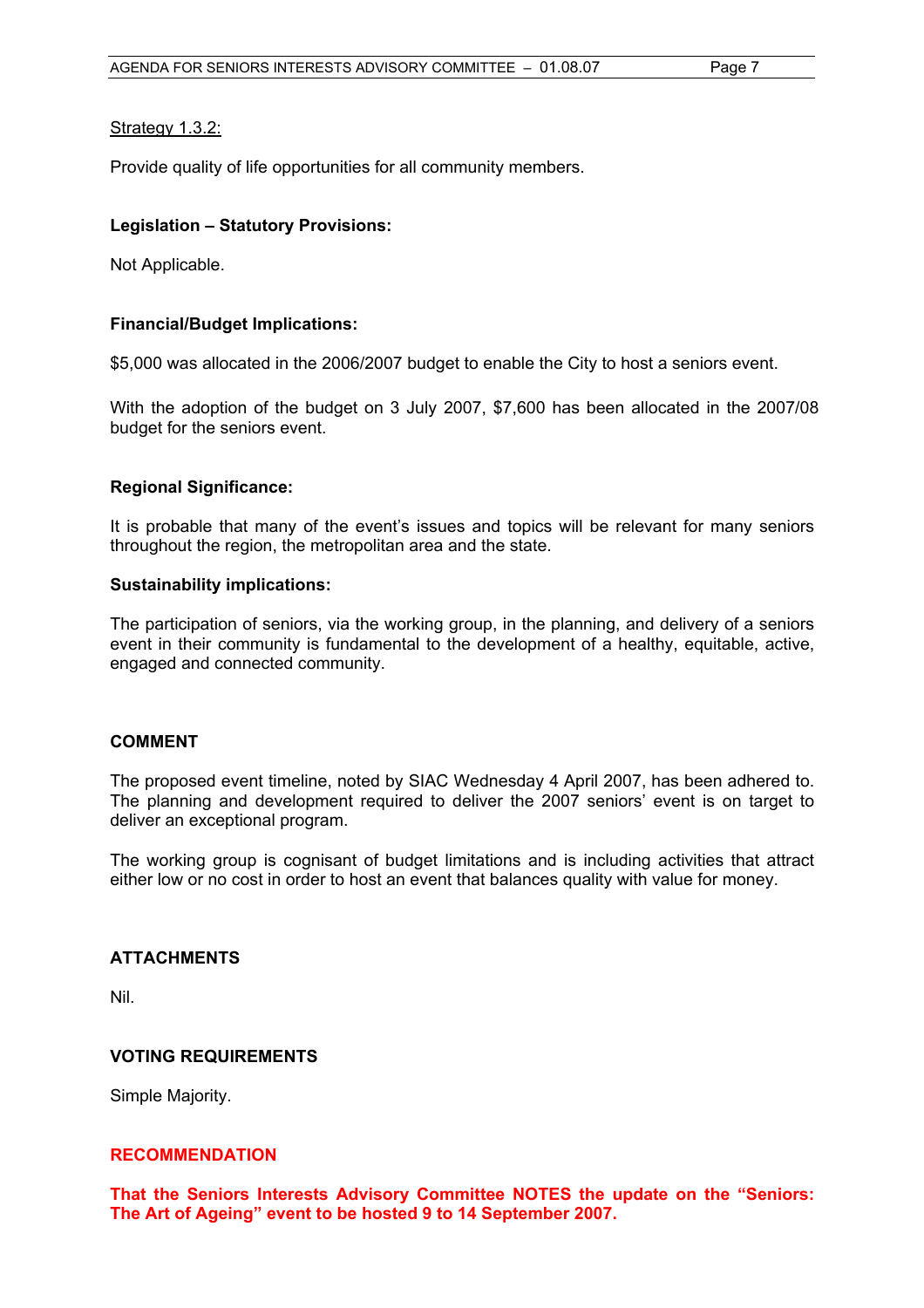# **ITEM 2 SOCIAL ISOLATION AND AGEING**

**WARD:** All

**RESPONSIBLE** Mr Clayton Higham **DIRECTOR:** Planning and Community Development

# **PURPOSE**

To inform the Seniors Interests Advisory Committee (SIAC) regarding the issue of social isolation and consider strategies on how the City may access socially isolated individuals and offer social support.

# **EXECUTIVE SUMMARY**

This report focuses on the issue of social isolation among older people, informing the SIAC of current available information on the impacts of social isolation. The report identifies risk factors for social isolation, themes regarding effective responses and suggests strategies to increase community participation.

*It is recommended that the Seniors Interests Advisory Committee:* 

- *1 NOTES the information provided in this report.*
- 2 CONSIDERS the issue of social isolation within the context of the review of *the current Seniors Plan and an ageing population.*

#### **BACKGROUND**

The issue of social isolation of older people has been researched and documented over the years. An example of this type of research within Western Australia is:

• Generations Together: the Western Australian Active Ageing Strategy in 2004.

Through Generations Together, the Office for Seniors Interests and Volunteering (OSIV) undertook the Culturally and Linguistically Diverse Seniors: Community Participation Research Project.

The World Health Origanisation (WHO) has also researched and produced publications addressing this issue.

The City has the potential to play an ongoing role in identification and support through its existing programs and activities.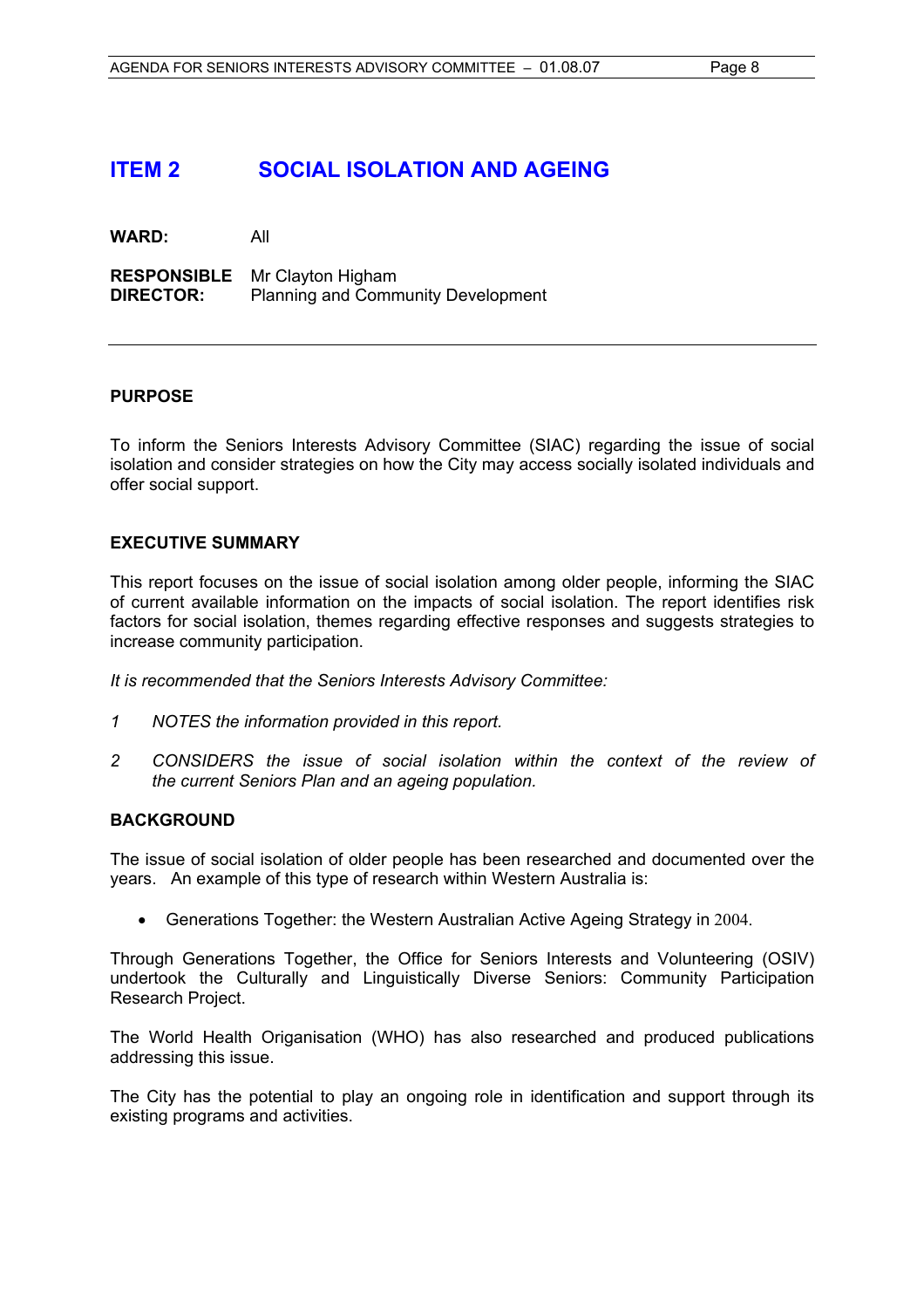# **DETAILS**

Social isolation can be defined as when a person has a limited network of family and friends and encompasses both social and emotional isolation. Social isolation in older persons has been found to lead to poorer psychological wellbeing, such as depression and diminished functional health. Social isolation is also recognised as a potential risk factor for suicide.

Social isolation and loneliness are widely recognised as major issues affecting seniors. People who participate in their community report better physical and mental health and have more positive attitudes about the communities in which they live. They are more likely to be able to get help when needed and appear to be better protected against the negative effects of social disadvantage (Department for Victorian Communities, 2003).

A characteristic of people who age well is that they continue to actively engage in community life through strong social networks and they are involved in productive and interesting activities (Queensland Government Department of Communities, Cross Government Project to Reduce Social Isolation of Older People).

Key findings of the above research identify risk factors for social isolation and themes regarding effective response.

Risk factors for seniors include -

- being 'old';
- low self esteem, low social confidence and/or some types of mental illness;
- hearing impairment;
- being an older male:
- being from Indigenous, Australian South Sea Islander or cultural and linguistically diverse backgrounds (CALD);
- residents of aged care facilities;
- being without access to appropriate and affordable transport;
- carers;
- being unable to access various benefits and services;
- elder abuse:
- fear of crime;
- ageism.

Other 'at risk' groups are -

- homeless and transient people;
- people with low financial income, including borderline self-funded retirees;
- people living on their own;
- residents in boarding houses, hostels and caravan parks.

Broad themes regarding effective response to social isolation are -

- a whole-of-community response;
- mentoring and action planning;
- positive and healthy ageing;
- meaningful and purposeful occupation;
- access to the community;
- 'getting the word out'.

Transport is a lifeline for many seniors. Without access to affordable and appropriate transport, particularly public and community transport, the capacity for community participation is limited. The ability to access social connections, activities, goods, services,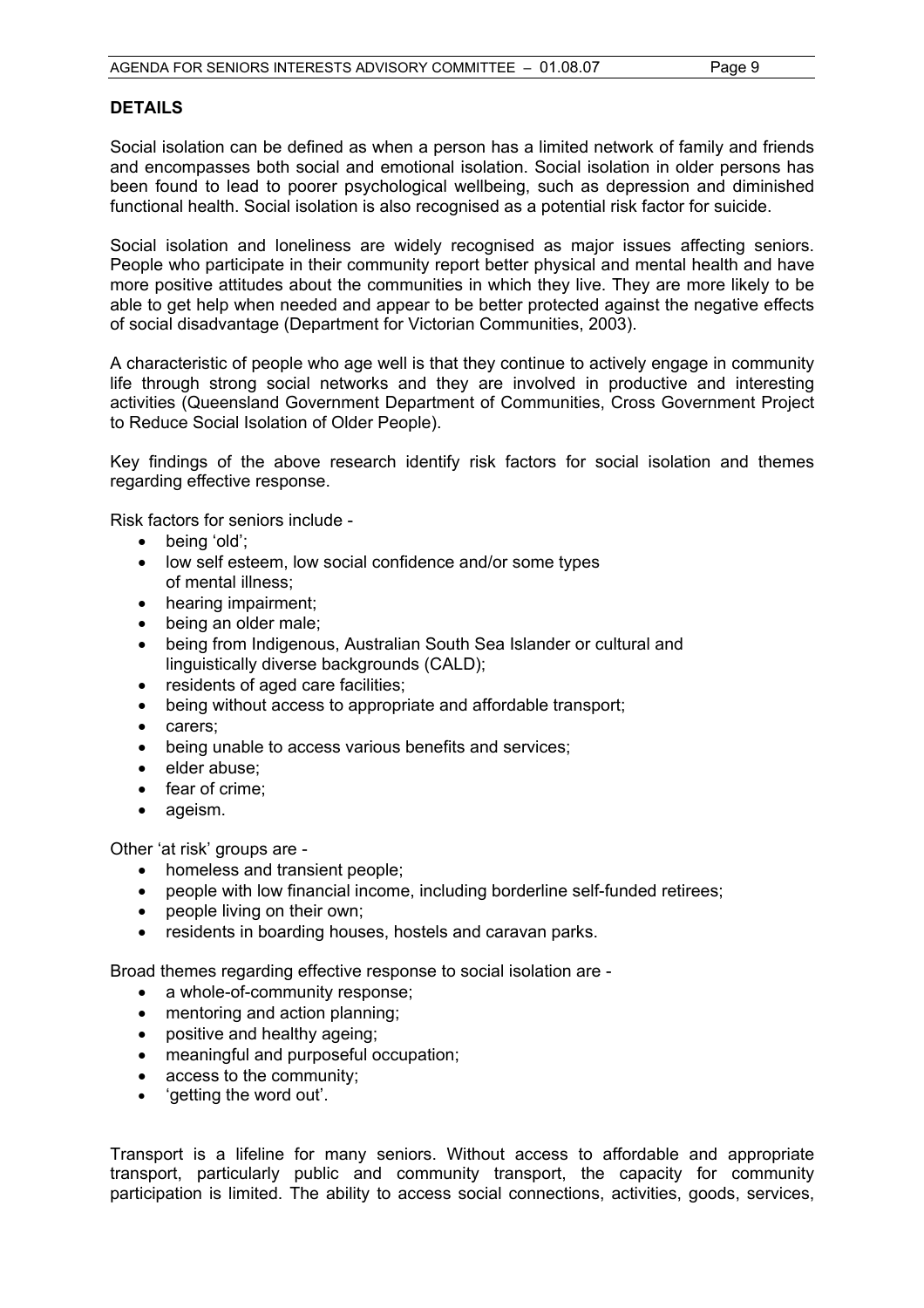and information in a community is a protective factor against social isolation that enhances a person's social wellbeing and independence.

Research undertaken by the UK Government in 2005 concluded transport barriers limited community participation.

# **Current Strategies and activities to increase community participation:**

Participation in community life and social, cultural, leisure, recreational and learning activities are important for seniors' health and well-being and their quality of life. The City of Joondalup provides a wide range of services and subsidies that benefit and support, senior members of the community:

- **Use of Community Facilities:** The City provides free use of its community facilities for senior citizens groups who are ratepayers of the City of Joondalup.
- **Seniors Interests Advisory Committee (SIAC):** The SIAC consists of 2 elected members, 4 representatives from not-for-profit or commercial organisations that provide services to seniors and 4 seniors who are members of the community who have an interest in seniors' issues. The role of the SIAC is to provide advice to council to ensure that the concerns of seniors are adequately represented in the City's planning processes and the strategic directions being developed for older people across the City.
- **Seniors Centres:** The City provides its buildings to seniors clubs and groups on a rent-free basis. The City also subsidises telephones and hairdressing services for seniors at various City facilities. Senior Citizens Centres and Clubs supported by the City of Joondalup are: Duncraig Seniors Citizens, Greenwood / Warwick Senior Citizens Club, Whitfords Senior Citizens Club, Ocean Ridge Seniors Citizens Club, Kingsley Seniors Citizens Club, WANJOO Seniors.
- **Platinum 50+ Adventure:** This year-round program is all about enjoying leisure by offering a wide range of activities from practical lifestyle leisure workshops to adventurous challenges. The City Leisure Centres program focuses on City of Joondalup residents and Leisure Centre members over 50 years. The cost is \$8.00 / person / activity.
- **Seniors Plan 2004-2008:** The Seniors Plan was developed to assist in the strategic development and planning of the current and future needs of seniors and address the City's changing population demographics. The Plan, which is reviewed regularly, guides the work of administration. It enables Council to make decisions on current and future seniors services and support the ongoing work of community groups, organisations and agencies in meeting the needs of seniors.
- **Community Transport Program:** The Community Transport Program provides a service for seniors in the City of Joondalup who experience difficulty accessing the public transport system. An assessment is completed to identify an individual's needs and suitability when they contact the City regarding the program. The bus service picks people up from their home, taking them to either local shopping centers for shopping excursions or to various senior centres for social and leisure activities.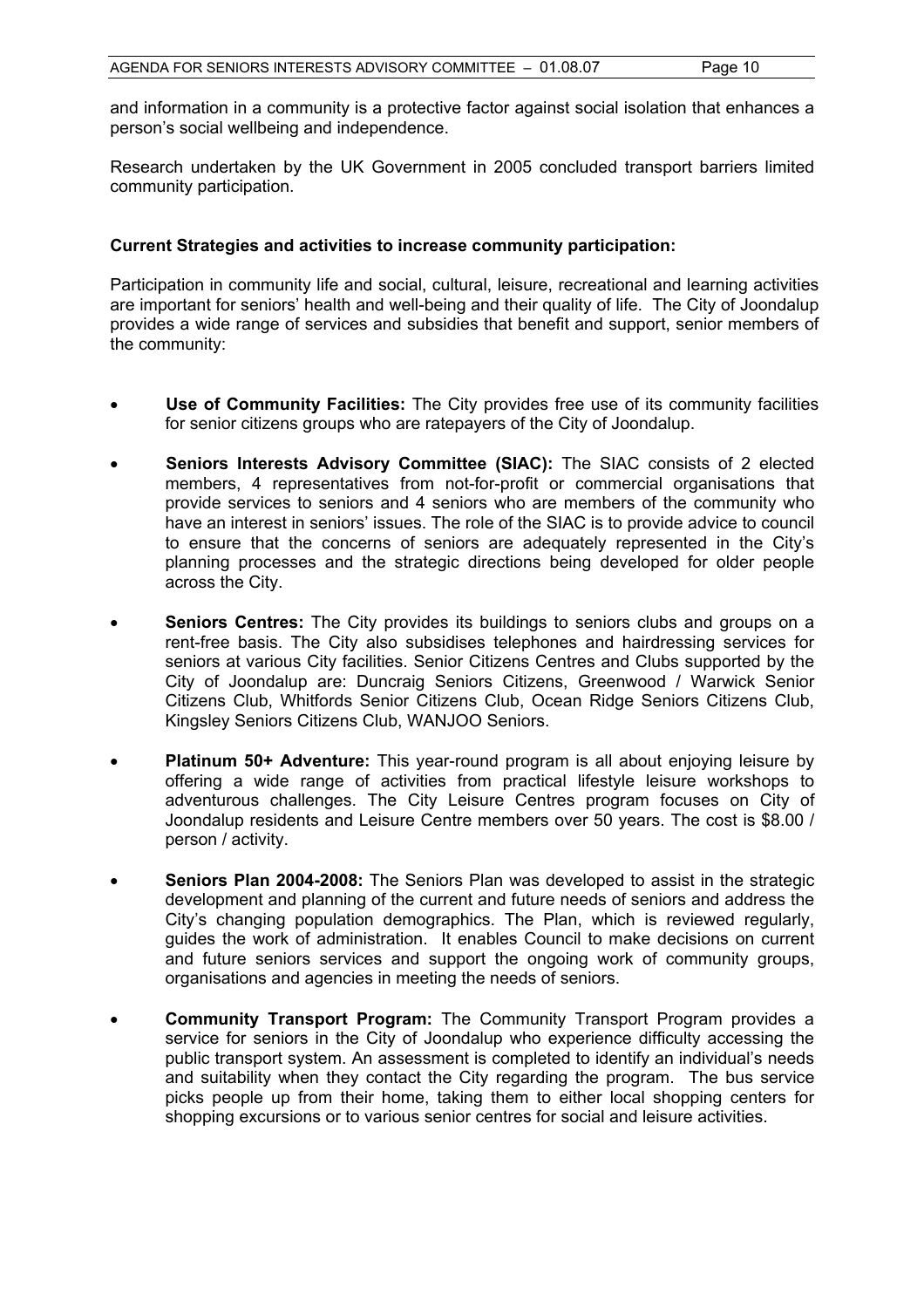- **Seniors Event:** The City regularly holds an event for seniors to promote positive active ageing, health and wellbeing. In previous years, events have included: the "Live Life Festival"; "Living Now: A Seminar for Seniors"; and "Seniors: This is Your Life". The City attempts to work in partnership with existing groups and services when planning events. Through the wide range of activities offered, people are encouraged to remain connected and engaged with their community as they age, through social, physical, cultural, spiritual and economic participation. The City's SIAC members are actively involved in planning and developing these major seniors events.
- **Prevention of Elder Abuse Network:** This program initiated by the City, is unique in local government. The purpose of the Network is to provide a networking forum for service providers and to raise awareness of elder abuse / elder rights in the community. The Network meets quarterly.
- **Library Services:** A range of services is available for seniors at the Libraries. These include Seniors Circle held monthly which features interesting speakers on a wide range of topics, Seniors Games Mornings, catalogue training and a Books on Wheels service for people unable to reach their public library because they are house-bound due to frail health or limited mobility.
- **Sunday Serenades:** The series is an ongoing initiative of the Arts Development Scheme following feedback from the community requesting more events for seniors.
- **Disability & Seniors Resource:** Previously called the Directory for Seniors and People with Disabilities; the Directory has been reviewed and will be reproduced with a new name in a more user-friendly format. The resource will promote positive active ageing. It will include an extensive range of useful resource information, which will assist seniors and people impacted upon by disability, their families and carers.
- **Community Funding Program:** Grants are available to not-for-profit incorporated community organisations for projects that benefit the community. Numerous seniors groups have received grants over the years for projects that benefit many people.
- **Joondalup Volunteer Centre (JVC).** Members of Volunteering WA, who encourage potential volunteers to make an informed choice, staff Joondalup Volunteer Centre. JVC offers positive volunteer experiences for people seeking to volunteer.

Volunteers receive assistance in making an informed choice from over 800 positions. Training is provided through a "Bridge to Volunteering" course that is run twice weekly.

Within existing ranges of services currently provided, some options that could be considered for implementation are:

- seek funding to report on current service and community responses to social isolation of older people;
- identify models that may reduce social isolation of older people in a particular community;
- strengthen existing networks and develop new networks; continue to raise awareness of community residents regarding social opportunities, services and benefits that are accessible for older people;
- continue to advertise seniors events/programs. Community residents do not benefit from a service unless they are aware that it exists. A lack of knowledge relating to services and events can result in older people being isolated despite the availability of opportunities for them to be more socially connected.
- continue to provide services to access information for visually impaired, hearing impaired and people may not speak English;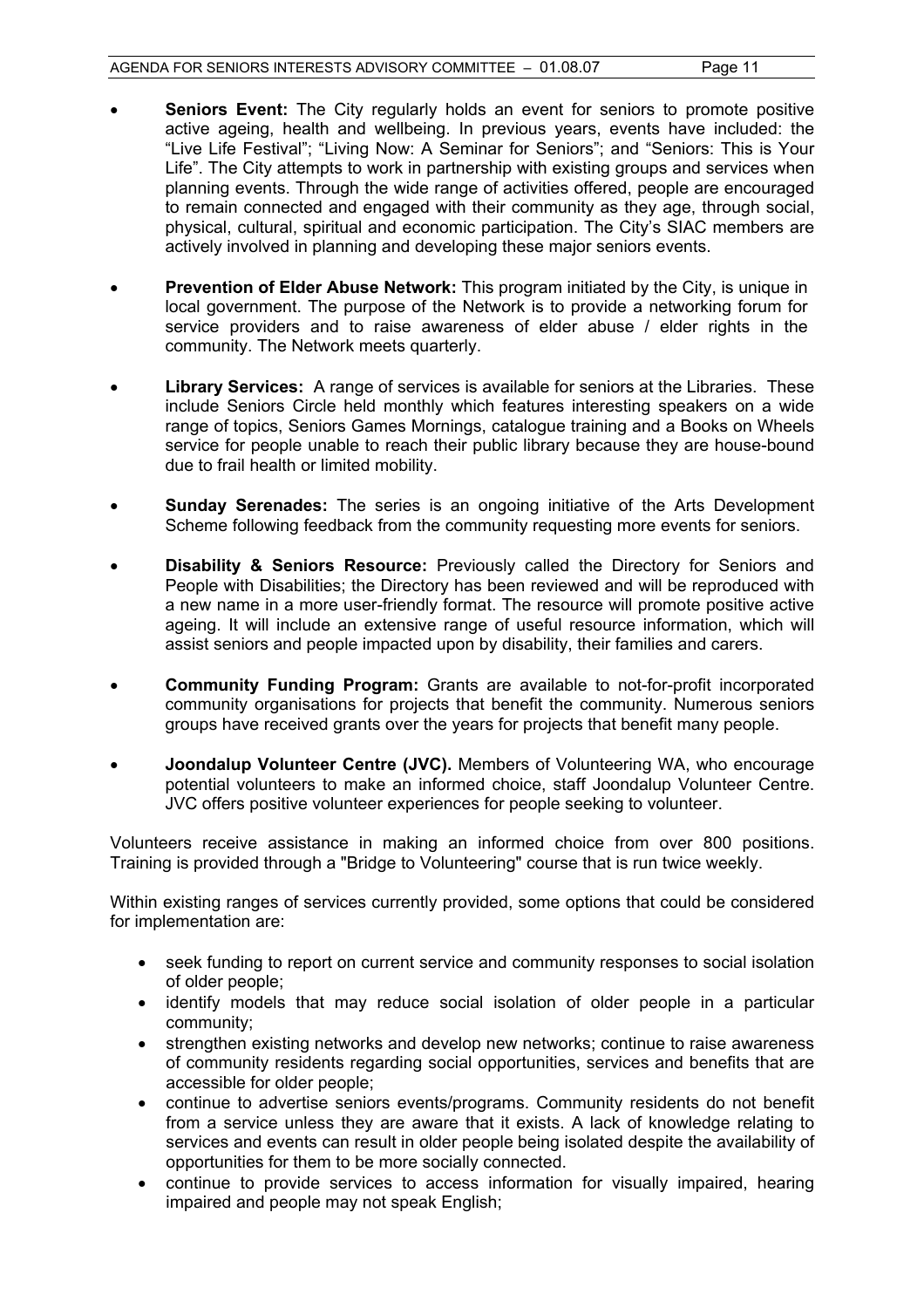- contact church groups, seniors groups and encourage them to identify isolated seniors and reach out;
- raise awareness of the impact of social isolation as part of community consultation as part of review of Seniors Plan;
- seek funding that covers the costs of designing and distributing a brochure providing information that identifies social isolation, the impact of social isolation, strategies for people who are socially isolated, and what to do if a person has been identified as socially isolated.

# **Link to Strategic Plan:**

The seniors' event is directly linked to the following key focus areas of the City's Strategic Plan.

Community Wellbeing

#### Outcome:

The City of Joondalup is recognised as a community that values and facilitates Lifelong Learning.

#### Objective 1.1:

To develop, provide and promote a diverse range of lifelong learning opportunities.

#### Outcome:

The City of Joondalup provides social opportunities that meet community needs.

#### Objective 1.3:

To continue to provide services that meet changing needs of a diverse and growing community.

#### Strategy 1.3.1:

Provide leisure and recreational activities aligned to community expectations, incorporating innovative opportunities for today's environment.

#### Strategy 1.3.2:

Provide quality of life opportunities for all community members.

#### **Legislation – Statutory Provisions:**

Not Applicable

#### **Financial/Budget Implications:**

Not Applicable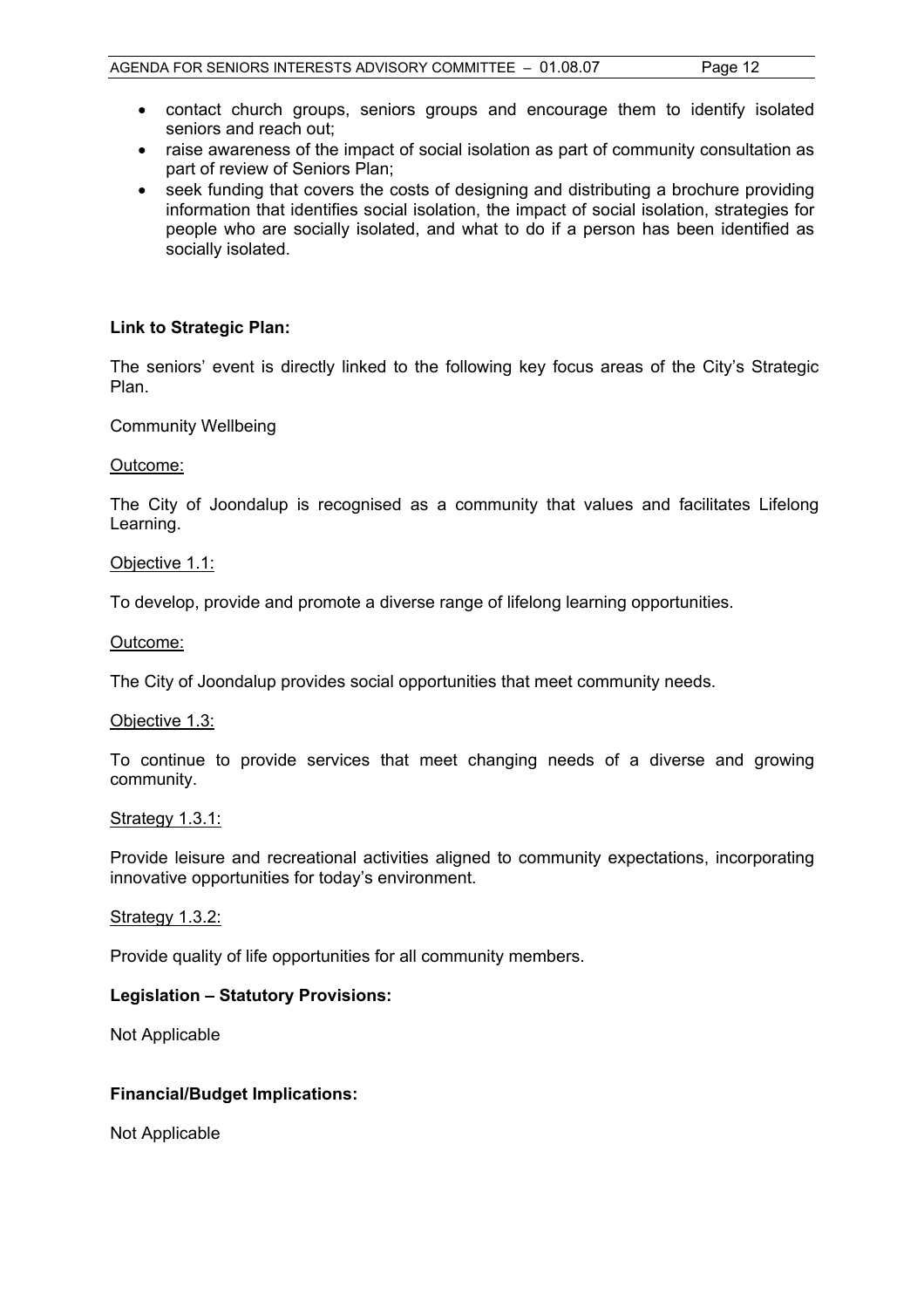# **Regional Significance:**

The issue of social isolation amongst seniors in the community of concern at local, state and national levels.

# **Sustainability implications:**

Not Applicable

# **COMMENT**

Social isolation remains an important societal issue in a local, state, national and global context. The City is well placed to continue with existing programs and events to raise awareness of the impact of social isolation on older persons and engage with external stakeholders to develop strategies, to access isolated individuals and connect with social support.

# **ATTACHMENTS**

Nil.

# **VOTING REQUIREMENTS**

Simple Majority

#### **RECOMMENDATION**

**That the Seniors Interests Advisory Committee:** 

- **1 NOTES the information provided in this report**
- **2 CONSIDERS the issue of social isolation within the context of the review of the current Seniors Plan and an ageing population.**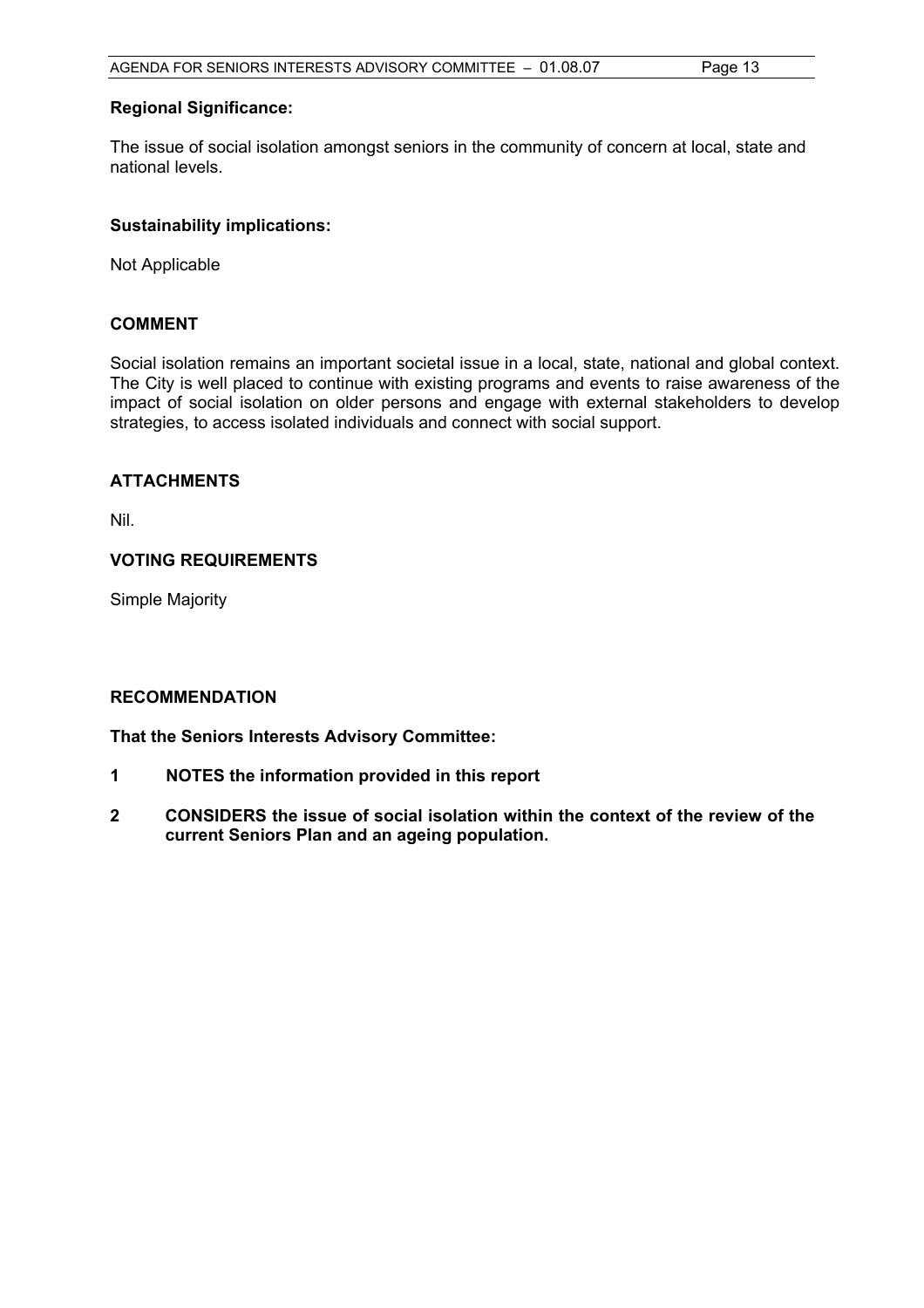# **ITEM 3 PRESENTATION – LIVING LONGER LIVING STRONGER PROGRAM**

| <b>WARD:</b>     | All                                                                               |
|------------------|-----------------------------------------------------------------------------------|
| <b>DIRECTOR:</b> | <b>RESPONSIBLE</b> Mr Clayton Higham<br><b>Planning and Community Development</b> |

Claire Martin, Program Coordinator Craigie Leisure Centre will attend this Seniors Interests Advisory Committee meeting to provide members with information about the Living Longer Living Stronger Program.

Living Longer Living Stronger (LLLS) is a program which seeks to maximise opportunities for older people to engage in affordable, high quality, results oriented, strength training programs over the long term. The concept has been developed and tested in Victoria since 1999 and Western Australia since 2004. LLLS primarily uses the down times of health, fitness and leisure centres to provide a low cost intervention strategy aimed at the over fifties aged group.

Council on the Ageing (WA) Inc, COTA (WA) oversees the program in Western Australia. Organisations are able to obtain endorsement to deliver the LLLS program at their facilities.

LLLS is currently only delivered at one venue in the City of Joondalup, this is at Joondalup Rehabilitation Health & Exercise Clinic at ECU.